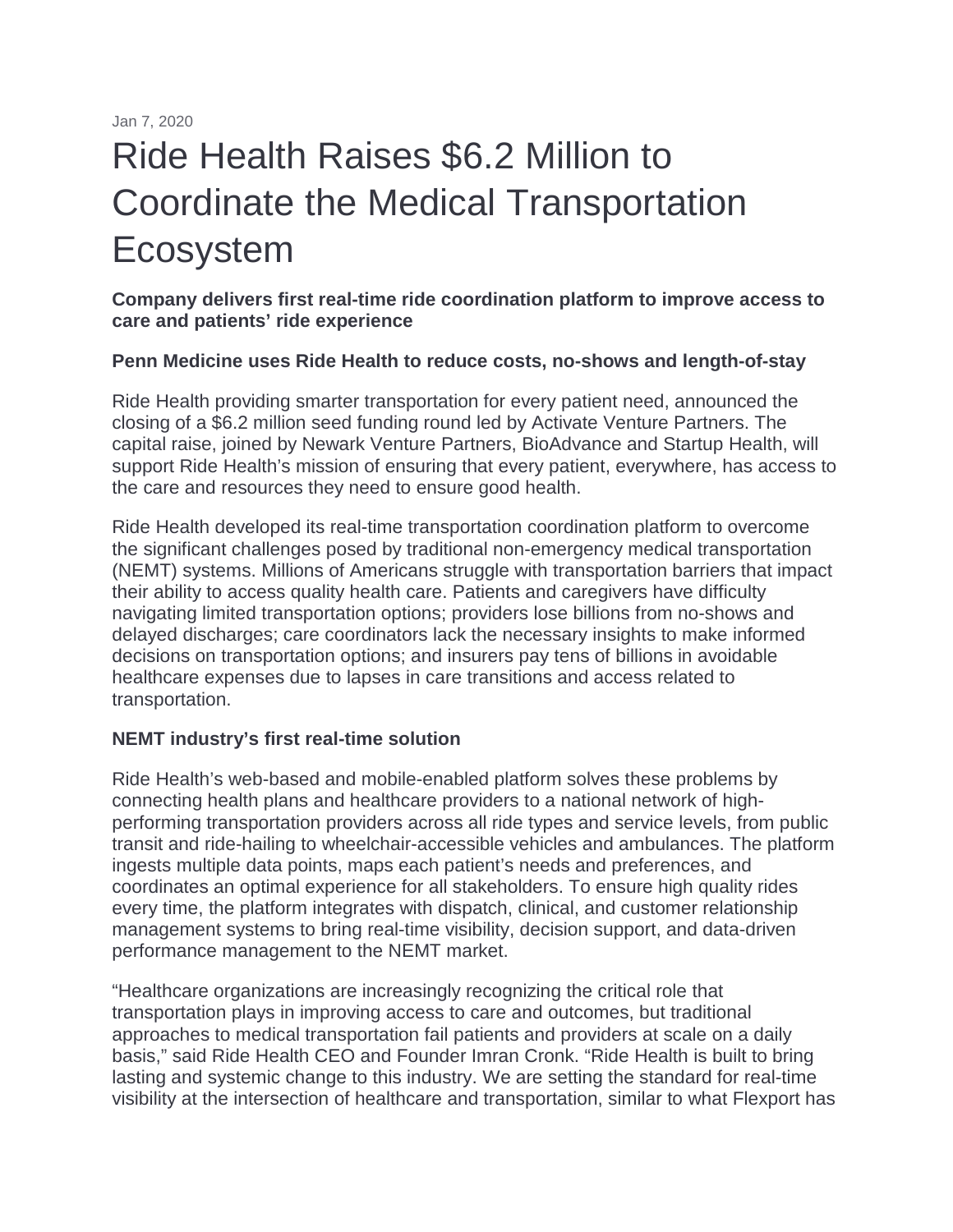done for global logistics. These efforts are made more challenging because we work with vulnerable patients who need access to life-sustaining care and contend with multiple social factors impacting their health."

More than a marketplace for rides, Ride Health provides a continuously improving network of transportation providers that compete on service quality and cost. Ride Health tracks ride-level performance data and feedback to produce a rating of both the quality of service and cost of a ride. This performance management combines with a support platform that triages notifications of potential disruptions to notify a support team that can intervene in real time. The improved response time from this technologyenabled, human-driven approach to ride support results in an improved patient experience and a meaningful reduction in delays and complaints.

"Transportation plays a critical role in lowering the cost of healthcare by ensuring patients get the care they need when they need it," said Todd Pietri, Managing Partner, Activate Venture Partners. "Ride Health empowers healthcare providers, payers, and patients to leverage technology and data to improve health outcomes at a lower cost. We feel fortunate to be in business with an innovative company addressing a large and attractive market with a powerful value proposition."

## **Penn Medicine reduces costs, no-shows and length of stay**

For hospitals and health systems, Ride Health helps patients access primary care, adhere to chronic disease treatment plans, receive post-acute follow up care, and get home safely after emergency department visits or hospital admissions. Healthcare providers across the country are using Ride Health to reduce appointment no-shows and late cancellations, improve on-time arrivals, reduce delayed discharges, and improve patient experience and outcomes.

Philadelphia-based Penn Medicine has been using Ride Health to arrange rides for patients from their homes to appointments and from the hospital to home, contributing to reduced costs related to patient transportation in the outpatient setting and an average reduction in length of stay by 6 hours for patients qualifying for service within the inpatient setting.

"It can take three buses and an hour for a patient to travel three miles," said Roy Rosin, MBA, chief innovation officer of Penn Medicine, which includes the Hospital of the University of Pennsylvania. "That's a significant obstacle that many patients, especially those low-income or mobility-challenged patients, can't overcome. Ride Health lets us order and track vehicles and has delivered a 98% rate of on-time arrivals, which dramatically cuts the high cost of a delay."

### **Transportation management for health plans**

In addition to its work with health systems, Ride Health now supports transportation benefit management for health plans in 10 states, optimizing utilization across all transportation modes including mileage reimbursement, public transit, ride-hailing, wheelchair-accessible vehicles, ambulettes, and basic and advanced life support